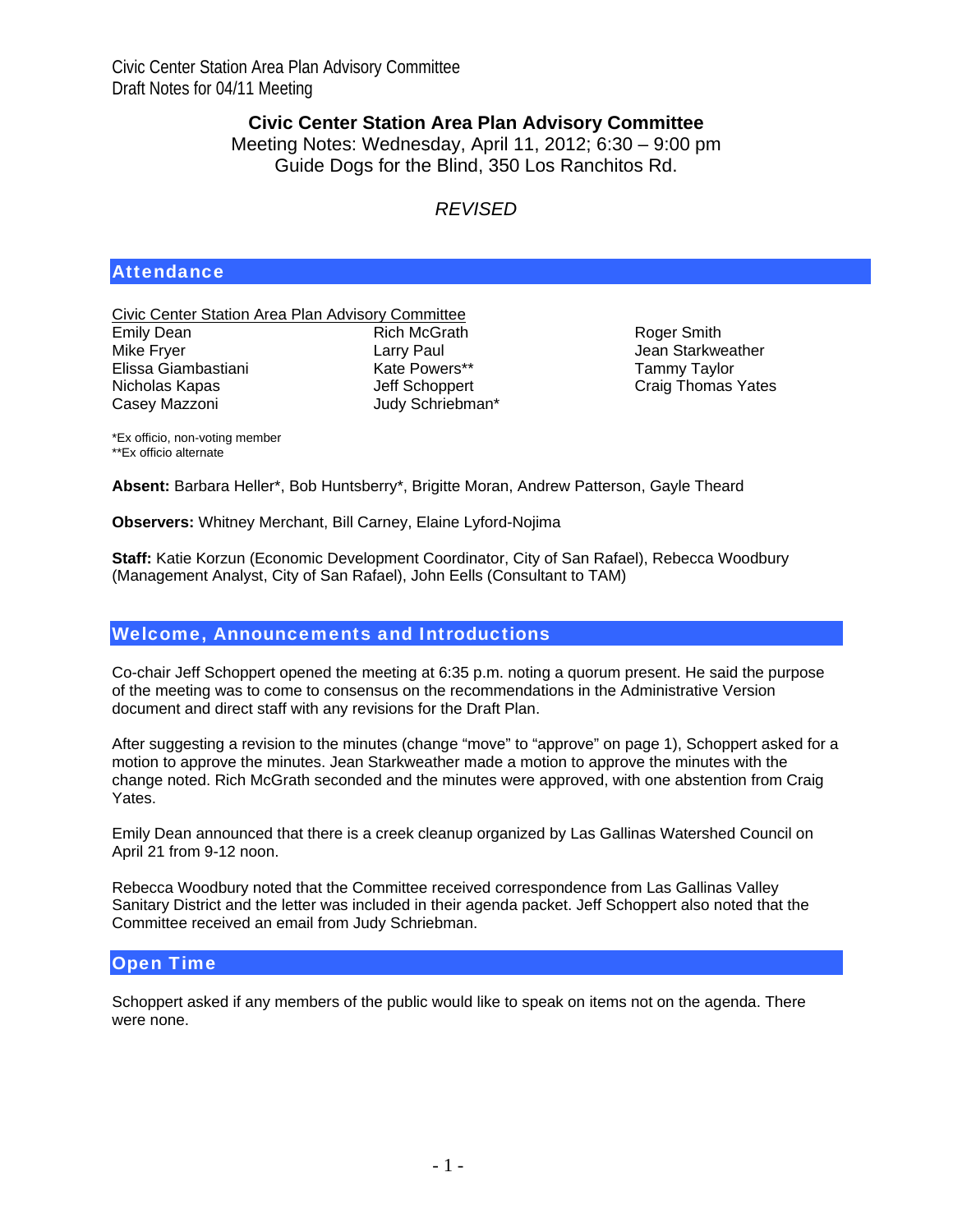#### Review of Recommendations – Items with No Consensus

Staff explained that the administrative version of the Plan to be considered at this evening's meeting was provided to committee members at the March committee meeting to go through with instructions to the committee members to provide preliminary cotes for or against each recommendation. Staff presented a spreadsheet that compiled committee members' preliminary votes and comments on each of the Plan's recommendations. Jeff Schoppert explained that the process for the review of the recommendations would focus around the items the committee did not appear to have consensus on. After hearing a staff presentation and public comment on each item, the committee would deliberate and vote. There were three items with no consensus.

Recommendation #22: Increase building height and density to allow five stories of residential/mixed-use on the level lots near the station.

Public Comment: Bill Carney said he was pleased with this recommendation and that it seems like a reasonable place for extra intensity. He said it should include design guidelines to minimize building impacts. Whitney Merchant said five stories would work in those places and the impacts from height could be addressed with stepbacks and massing. She said taller buildings can achieve more units and therefore lower the costs of the units.

Committee Deliberation: Tammy Taylor agrees with the idea of stepbacks, but said the height didn't match the area. She said she would be amenable if the buildings could be designed to fit the context of the area. Jean Starkweather said articulation is needed, but buildings that high on the east side of Civic Center Drive would add a feeling of density, which is inappropriate for the area. She is also concerned about bay mud.

Rich McGrath said the buildings would disrupt the views and ambience in the area. He said four stories would be better. Emily Dean asked for clarification about what views the buildings would disrupt. McGrath responded that the views of the hill from the Civic Center campus would be blocked if buildings filled in the parcels along McInnis Parkway. Larry Paul said that due to narrow parts of the parcel, it is likely that buildings could not fill in the entire parcel and would likely just replace the current building footprints.

Mike Fryer said he was concerned with any heights over four stories, citing concerns about traffic capacity and the character of the area. Starkweather added that she is concerned the area with have a city center ambience. Larry Paul said that even if the area is zoned for five stories, if traffic capacity doesn't allow for a development, it will not be approved.

Roger Smith said that the impacts are being exaggerated and that a few new buildings would not lead to a city center feel. The purpose of the committee is to help the train station succeed and density will help achieve that. He spoke in favor of the five story height.

Craig Yates said he was concerned about health impacts of development near freeways and impacts to residential views.

Elissa Giambastiani said she feels similar to Roger and that there should be more housing for people near the train station. She said that five stories are appropriate and that design restrictions would control the shape of buildings. She said that density helps achieve affordability of units.

Emily Dean spoke in favor of the five story height limit.

Jean Starkweather said that creek setbacks could be increased due to policy changes.

Tammy said she changes her no vote to a yes, in favor of the five story height. Nick Kapas said he is considering changing his yes vote to a no, citing the need to address the concerns.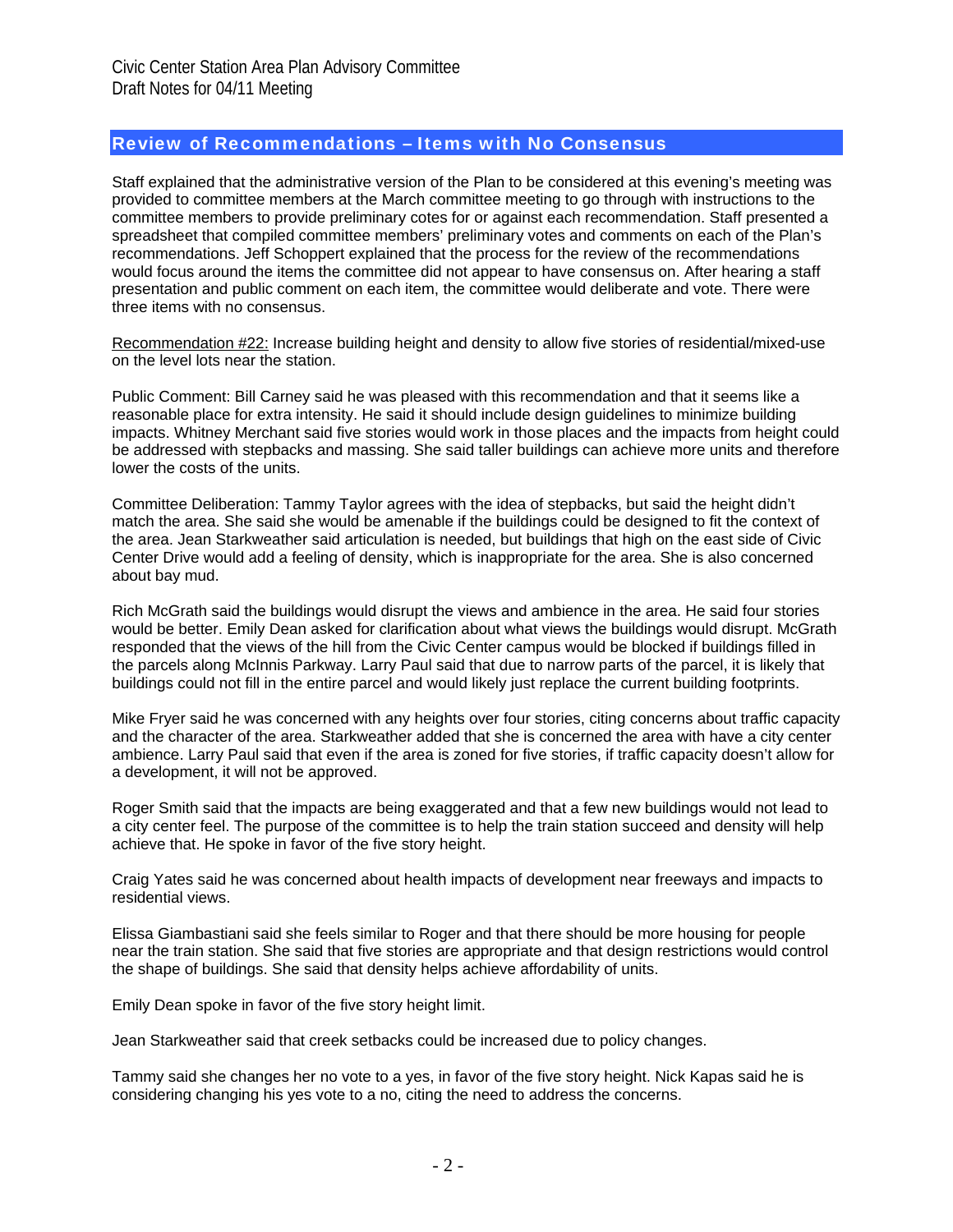Larry Paul noted that the current hotel is five stories high and it doesn't make sense to downzone. He said a fifth story could be a bonus in exchange for a community benefit such as additional affordable housing or a public plaza. McGrath asked if the restoration of a creek could be considered a community benefit. Katie Korzun said that creek improvements could be called out in the Plan.

Judy Schriebman said that she is concerned about any development there, citing impacts of sea level rise. She also said that mitigations are not always environmentally sensitive.

McGrath said he would consider changing his no vote to yes if a fifth story could be attached to a "significant public benefit in the planning area." Giambastiani added that this area is the best property for homes for people using the train.

Schoppert asked for a vote:  $Yes - 8$  $No-3$ Consensus – No

Kapas said he agrees with having residents near the station, but said there are other goals including protecting the neighborhoods and creeks. Larry Paul said that five story buildings and creek protections can be achieved simultaneously and those goals should both be stated in the vision. Roger Smith said that the design guidelines in the Plan will not allow for walls of buildings.

Jean Starkweather said she is concerned about the effect tall buildings will have on creeks in terms of shading. Emily Deans said that shading probably won't be a factor due to the location of the creeks and the movement of the sun.

Casey Mazzoni asked staff to explain the approval process of development. Katie Korzun described the process to include administrative and environmental review, review by the Design Review Board, and review by the Planning Commission. Larry Paul added that community input is a major element as well.

Schoppert decided to move to the next recommendation and come back to this one for a vote later.

Recommendation #24: Allow development of the Christmas Tree Lot at the same density as nearby lots, should the County seek to develop the site.

Public Comment: Whitney Merchant said the location of this parcel is perfect for development, but added that any development would require a countywide vote. She said the site needs design guidelines to ensure that any development relates well with the Civic Center campus. She said an overlay zone could help achieve affordable housing by allowing higher density. She added that Marin is a difficult place to develop because environmental review is extensive and process tends to favor neighborhood concerns.

Committee Deliberation: Rich McGrath said this recommendation is beyond the scope of the Plan. He said he thinks the committee should consider input from the County and that it is a very contentious issue. Nick Kapas also said that this topic is not part of the committee's charge. Tammy Taylor said the topic was inappropriate because the parcel is not within the City's jurisdiction.

Schoppert said the he understands that the County asked the committee not to talk about that parcel, but he added that it has come up on many occasions. Starkweather said the parcel should have been part of the committee's charge. Giambastiani agreed.

Kapas said he is concerned about creek protections.

Mike Fryer said the language in the recommendation is appropriate in that it is similar to the Plan's discussion of the Guide Dogs property. Larry Paul said it is a good housing opportunity. He said that even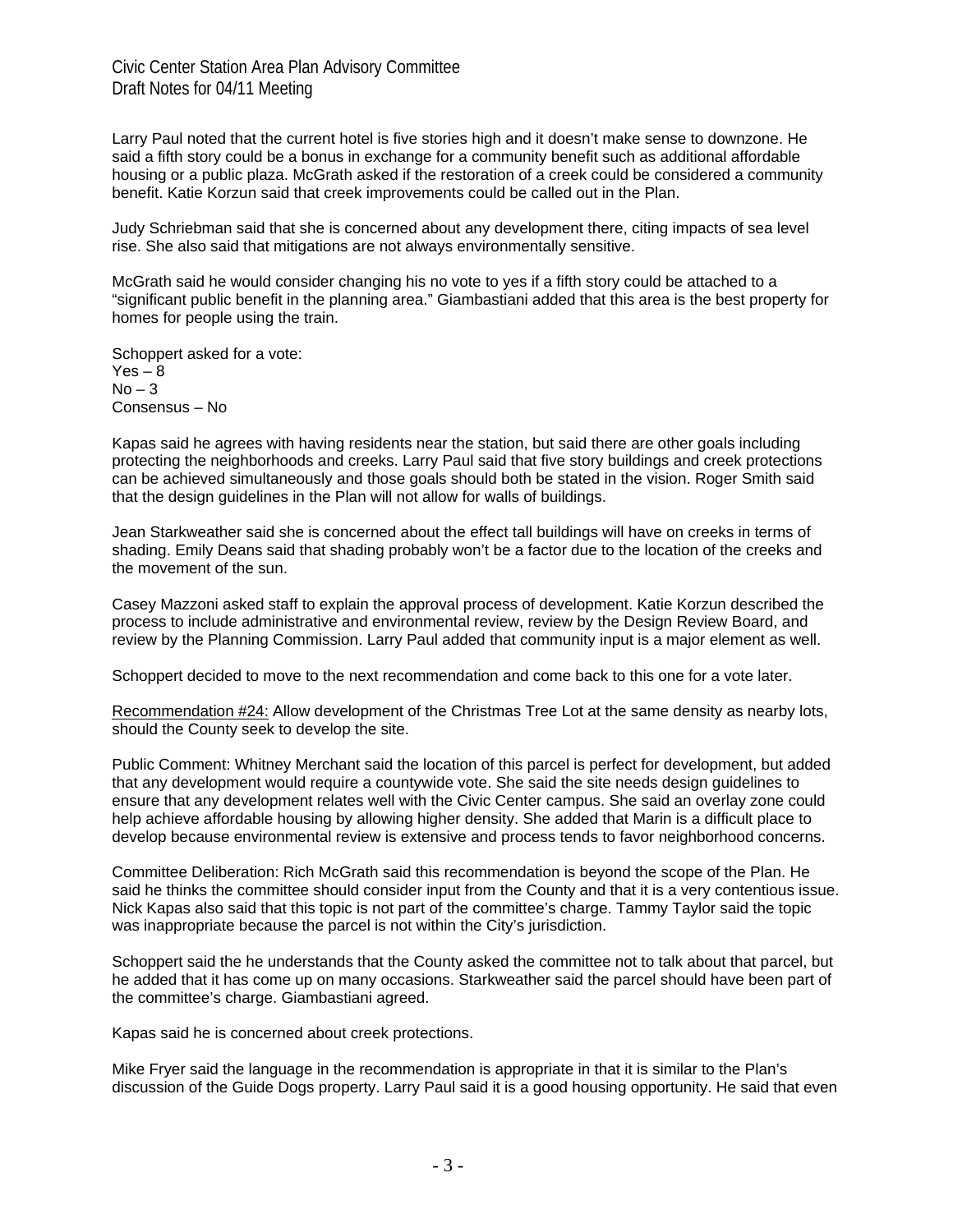though the City has no control over the parcel, it is still appropriate to have language from the committee because development will benefit the station and everyone in the area.

McGrath said that he would consider changing his no vote to a yes if the wording said "encourage" instead of "allow."

Roger Smith said this parcel is important because it is the only vacant parcel near the station and development there will add to the success of the station. Judy said the parcel had not been vetted through the public process, and neither had the Northgate Mall.

Schoppert asked for a vote:  $Yes - 10$  $No - 1$ Consensus – Yes

Recommendation #26: Increase retail FAR and residential density on the properties near the station (Public Storage and Marin Ventures).

Elissa Giambastiani said that retail would not be viable at the end of the road and it makes more sense to have residential there. She noted that in the spirit of consensus, she'd be willing to change her no vote to a yes. Mike Fryer said that he thinks the recommendation allows for too much density, but thinks it is a good place for some retail due to its proximity to the station.

Roger Smith said that properties are almost always downzoned due to restrictions like setbacks. He said possibilities allow for projects to happen.

Public Comment: Bill Carney said these two parcels are prime sites because of their location to the station and their size. They are opportunities for creating a nucleus and transit-oriented development. He said the Plan should include an additional height bonus in exchanged for public benefit. Whitney Merchant said there is a limit to how much retail can be sustained and is concerned about blanketing the area with mixed-use. She said some sites should be housing only. She said there is an undersupply of low-income housing in Marin and an overlay zone may help achieve affordable units.

Committee Deliberation: Jean Starkweather said she is concerned about preservation of the creeks and trees in the area. Jeff Schoppert said he agrees with Elissa's comments about retail. Judy Schriebman asked if the entire first floor must be retail and staff responded that it does not. Larry Paul said that it can be hard to get financing for mixed-use. He said that by allowing and encouraging it, developers can figure out how to make it work.

Schoppert asked for a vote:  $Yes - 8$  $No - 1$ Consensus – Yes

Schoppert asked the committee to revisit recommendation #22 again and asked the committee for a vote, with the suggested language about public benefits added:

 $Yes - 8$  $No - 1$ Abstain – 1 Consensus – Yes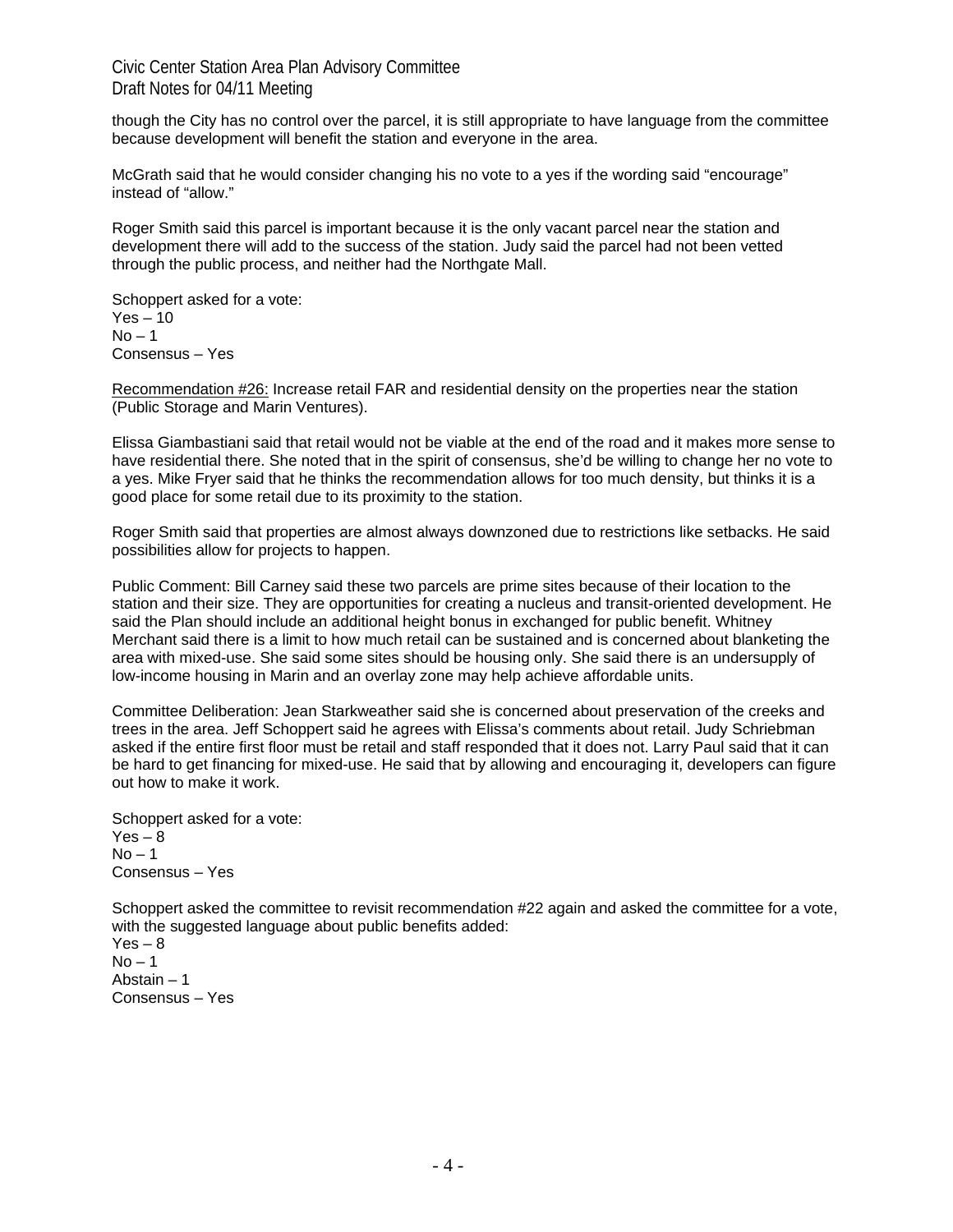#### Review of Recommendations – Other Items of Concern

Jeff Schoppert asked if any members had any other items they wanted to discuss. Committee members said they wanted to discuss recommendations 1, 3, 10, 12, and 20.

Public Comment: Whitney Merchant said she is concerned that the three story height proposed on Merrydale will not result in much affordable housing. She said increased heights and an overlay zone will help achieve affordable units.

Recommendation #1: Provide "Complete Streets" treatments throughout the Study Area, but particularly on Merrydale Road (both north and south of the tracks), Merrydale Overcrossing, and McInnis Parkway.

Emily Dean would like to see more improvements recommended for Merrydale Road, south of the tracks.

Public Comment: Bill Carney said a lot could happen there and that the creek could be restored. Whitney Merchant said there should be bike lanes on Merrydale Road.

Katie Korzun said that City staff and the consultant can work with Emily to revise this section.

Recommendation #20: Restore and enhance the area's natural resources (e.g., creeks, wetlands, and hillsides).

Casey Mazzoni said that the discussion of sea-level rise is not appropriate because the City will address this concern as a regional issue.

Kate Powers said the creek is not delineated in the Plan and should be added to maps.

Public Comment: Bill Carney said reference to the Climate Change Action Plan is important and should be listed earlier on in the Plan under list of relevant plans. He said the City needs to step up even though it is a regional issue.

Craig Yates said that the west side of Merrydale does not have sidewalks because there is a creek.

Schoppert asked the committee if anyone wanted to change their vote. No changes were made.

Recommendation #3: Complete the sidewalk network, as shown in Figure 8 of the Plan.

Nick Kapas wants the Plan to do more and have a stronger message about walking and biking paths.

Schoppert asked the committee if anyone wanted to change their vote. No changes were made.

Recommendation #12: To supplement the 130 parking spaces provided by SMART, consider additional supply at other locations in the area, as summarized pm Figure 14 of the Plan, and coordinate with other jurisdictions to determine if other locations may also be suitable.

Roger Smith said that parking is vital to the success of the station. He is not comfortable with the language to ensure that parking functions well. He said the City should regularly report on the adequacy of parking in the area.

Public Comment: Whitney Merchant said that surface parking is the enemy of walkability and that the train needs ridership to succeed. She said Roger's idea to monitor the area's parking is a good one and suggested that the City define a trigger for the need for more parking.

Katie Korzun said City staff can incorporate this idea into the Plan.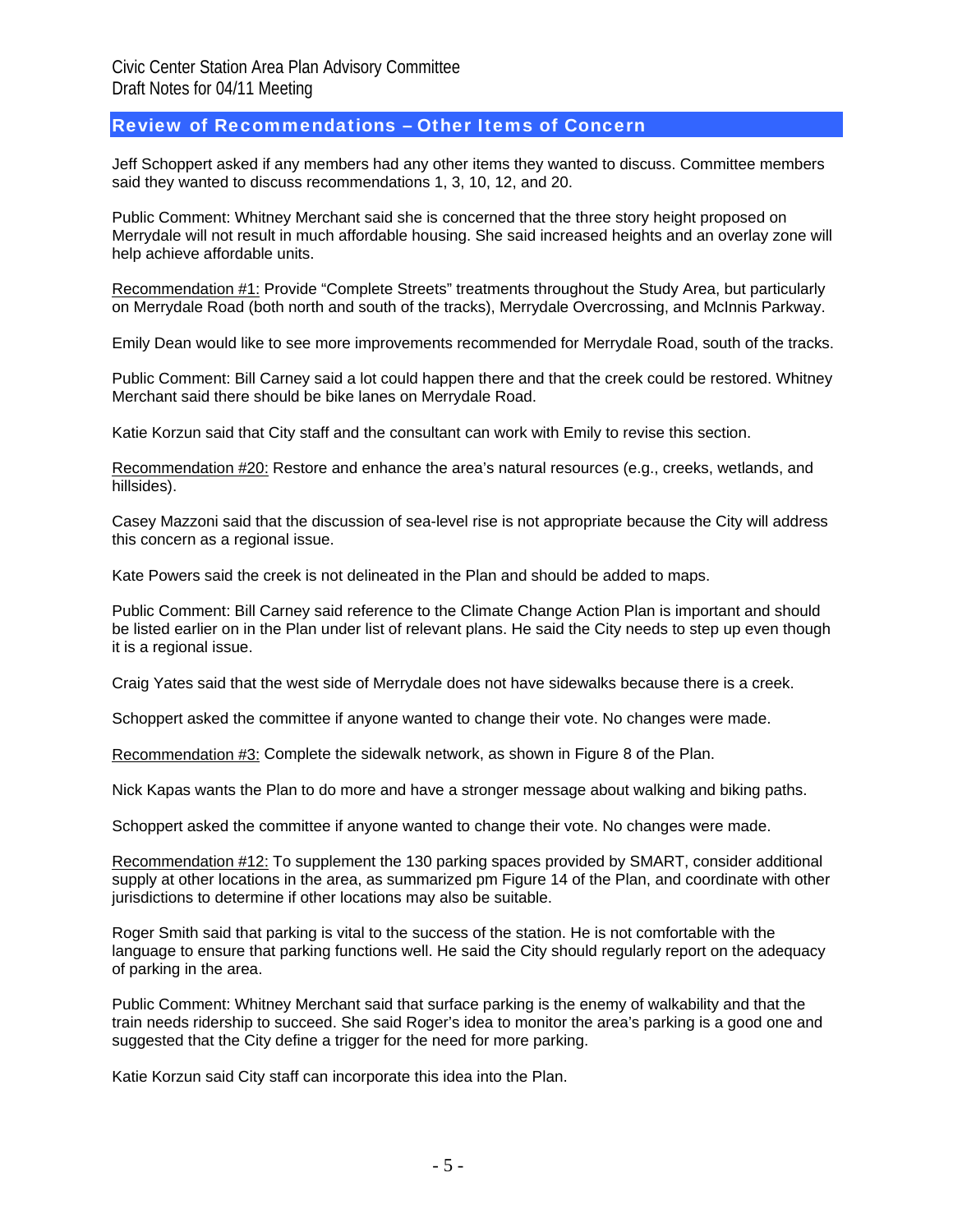Recommendation #10: Construct traffic improvements to support area growth, as previously identified in the General Plan 2020.

Judy Schriebman said these improvements need to be explained further and that a map would be helpful.

Schoppert asked the committee if anyone wanted to change their vote. No changes were made.

#### Public Draft and Review Process

Rebecca Woodbury explained that staff would make changes to the Plan per committee direction and bring a Draft Plan to the May committee meeting for their approval. If the committee approves the Draft in May, the Draft will be released for public review. She asked for the committee's help in scheduling presentations of the Draft Plan with community groups. The Draft Plan is scheduled to be presented to the Planning Commission on 5/29 and the Design Review Board on 6/5. She encouraged committee members to attend as many of the presentations are possible so they can hear public comments first hand. Staff will present a summary of all public comments to the committee at their June meeting and seek direction for revisions to the Final Plan.

#### Public Comment

The meeting was opened to general comments by the public on items not on the agenda. There were none.

## Meeting Evaluation

| Excellent meeting facilitation. |  |
|---------------------------------|--|
|                                 |  |
|                                 |  |

## **Closing**

Schoppert closed the meeting at 9:12 p.m.